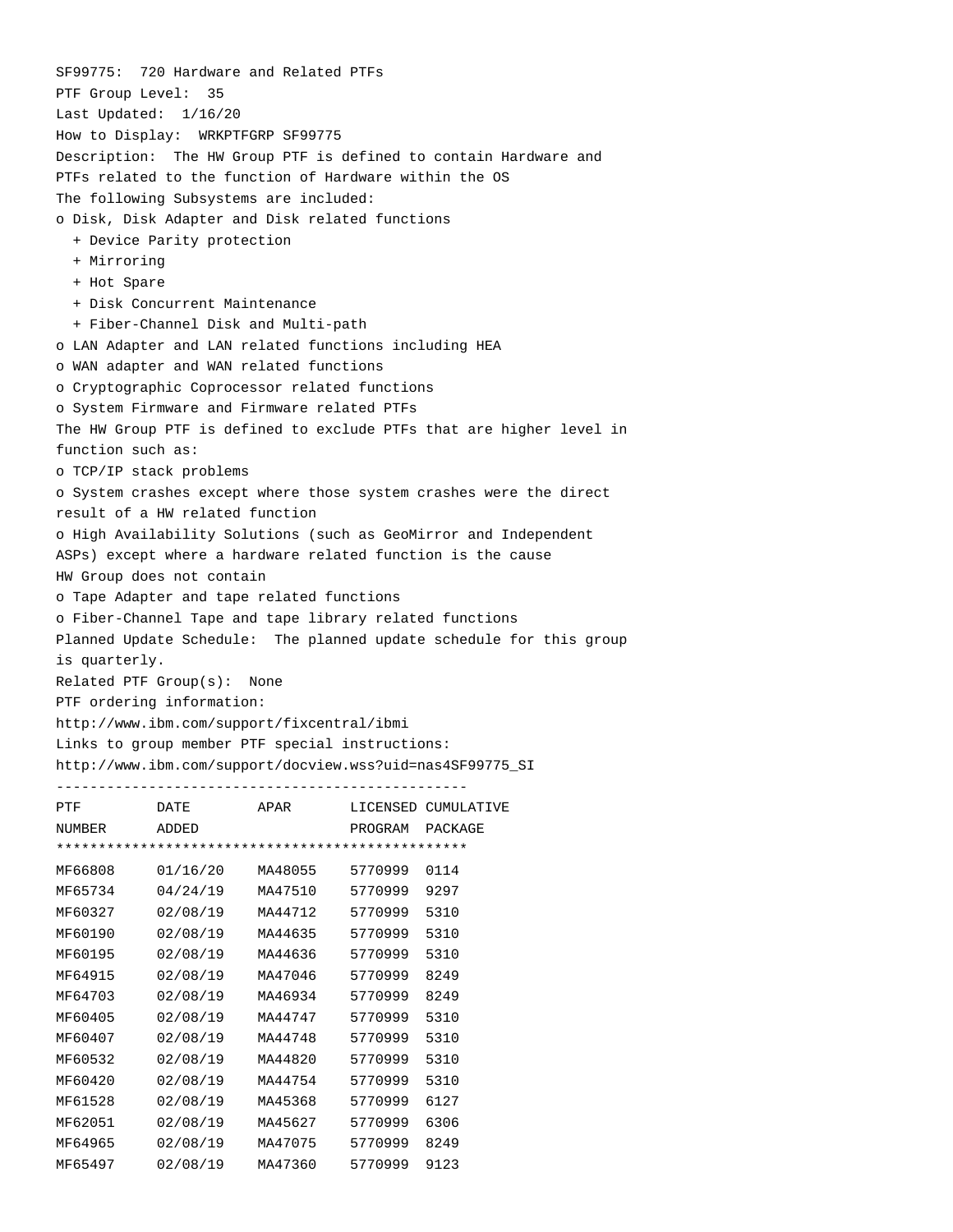| MF64679 | 02/08/19 | MA46921 | 5770999 | 8249 |
|---------|----------|---------|---------|------|
| MF65419 | 02/08/19 | MA47319 | 5770999 | 9123 |
| MF64253 | 02/08/19 | MA46697 | 5770999 | 8032 |
| MF65499 | 02/08/19 | MA47361 | 5770999 | 9123 |
| MF65415 | 02/08/19 | MA47318 | 5770999 | 9123 |
| MF65581 | 02/08/19 | MA47405 | 5770999 | 9123 |
| MF65264 | 02/08/19 | MA47235 | 5770999 | 9123 |
| MF65214 | 02/08/19 | MA47217 | 5770999 | 9123 |
| MF62462 | 02/08/19 | MA45828 | 5770999 | 6306 |
| MF64918 | 06/01/18 | MA47047 | 5770999 | 8249 |
| MF64717 | 03/20/18 | MA46946 | 5770999 | 8249 |
| MF64622 | 03/20/18 | MA46891 | 5770999 | 8249 |
| MF64709 | 03/20/18 | MA46939 | 5770999 | 8249 |
| MF64024 | 08/22/17 | MA46585 | 5770999 | 7290 |
| MF63901 | 07/14/17 | MA46516 | 5770999 | 7290 |
| MF63646 | 05/11/17 | MA46399 | 5770999 | 7290 |
| MF63568 | 05/11/17 | MA46360 | 5770999 | 7290 |
| MF63395 | 05/01/17 | MA46276 | 5770999 | 7290 |
| SI55314 | 03/29/17 | SE60609 | 5770SS1 | 5135 |
| MH01641 | 02/27/17 | MB04037 | 5733906 | 1000 |
| MH01594 | 02/27/17 | MB03990 | 5733907 | 1000 |
| MH01595 | 02/27/17 | MB03991 | 5733907 | 1000 |
| MH01653 | 02/27/17 | MB04050 | 5733907 | 1000 |
| MH01554 | 02/27/17 | MB03947 | 5733907 | 1000 |
| MH01672 | 02/27/17 | MB04069 | 5733908 | 1000 |
| MF62853 | 02/27/17 | MA46004 | 5770999 | 7068 |
| MF62807 | 02/27/17 | MA45986 | 5770999 | 7068 |
| MF62972 | 02/27/17 | MA46072 | 5770999 | 7068 |
| MF63031 | 02/27/17 | MA46096 | 5770999 | 7290 |
| MF63155 | 01/23/17 | MA46157 | 5770999 | 7068 |
| MF63017 | 12/19/16 | MA46089 | 5770999 | 7068 |
| MF63043 | 12/14/16 | MA46100 | 5770999 | 7068 |
| MF63040 | 12/14/16 | MA46099 | 5770999 | 7068 |
| MF62275 | 10/21/16 | MA45737 | 5770999 | 6306 |
| MF61906 | 09/29/16 | MA45554 | 5770999 | 6306 |
| MF59427 | 04/25/16 | MA44217 | 5770999 | 5135 |
| MF61913 | 04/21/16 | MA45558 | 5770999 | 6306 |
| MF61912 | 04/21/16 | MA45557 | 5770999 | 6306 |
| MF61677 | 04/13/16 | MA45442 | 5770999 | 6127 |
| MF60805 | 12/16/15 | MA44998 | 5770999 | 6127 |
| MF61001 | 12/11/15 | MA45114 | 5770999 | 6127 |
| MF60114 | 12/11/15 | MA44536 | 5770999 | 5310 |
| MF60714 | 12/11/15 | MA44923 | 5770999 | 6127 |
| MF60978 | 12/11/15 | MA45098 | 5770999 | 6127 |
| MF60644 | 09/25/15 | MA44894 | 5770999 | 5310 |
| MF59576 | 09/11/15 | MA44284 | 5770999 | 5135 |
| MF60470 | 08/17/15 | MA44781 | 5770999 | 5310 |
| MF60163 | 08/17/15 | MA43989 | 5770999 | 5310 |
| MF60387 | 07/18/15 | MA44739 | 5770999 | 5310 |
| MF60384 | 07/18/15 | MA44738 | 5770999 | 5310 |
| MF60371 | 07/13/15 | MA44734 | 5770999 | 5310 |
| MF60359 | 07/13/15 | MA44728 | 5770999 | 5310 |
| MF60352 | 07/13/15 | MA44725 | 5770999 | 5310 |
|         |          |         |         |      |